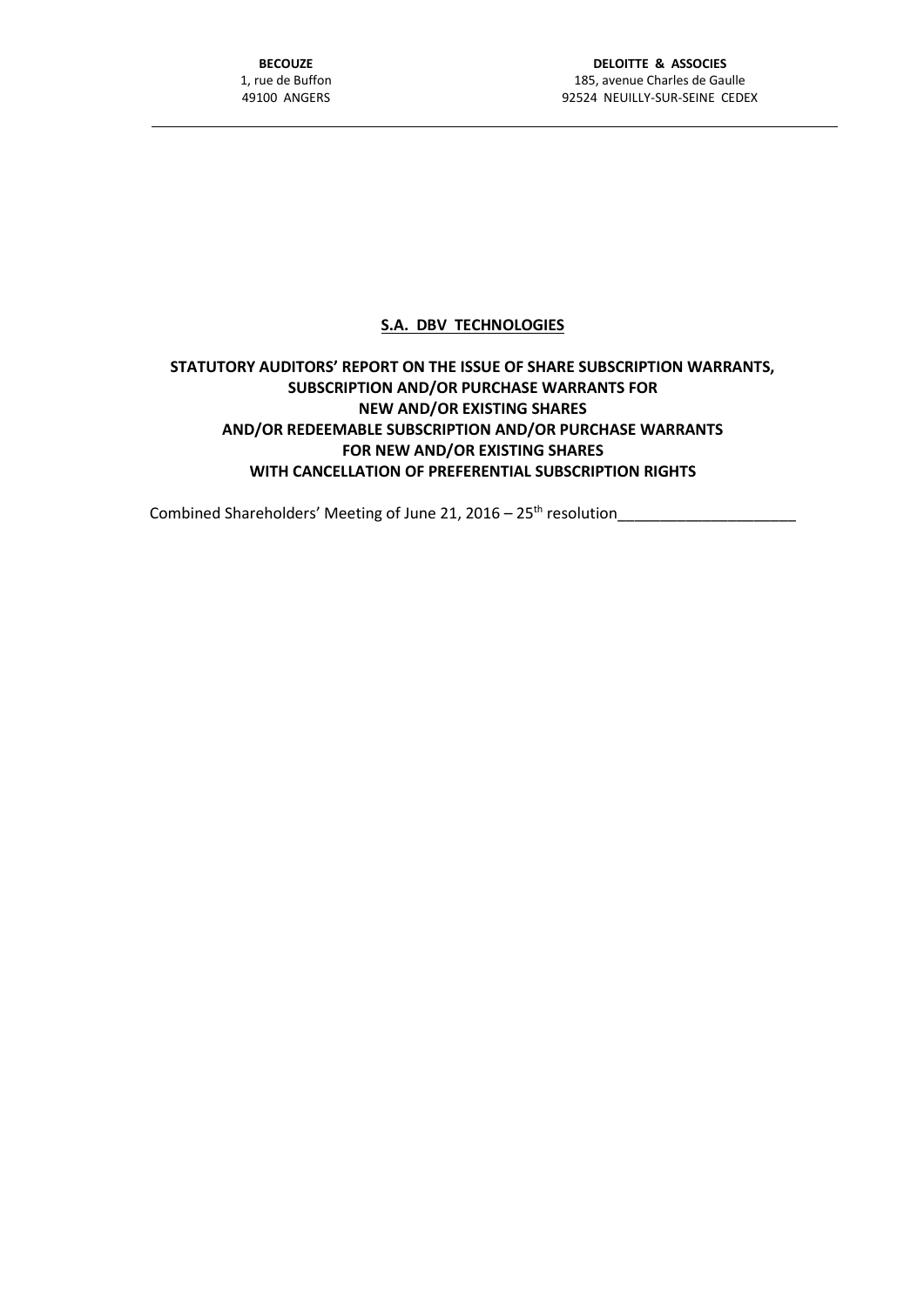## **DBV TECHNOLOGIES** Société Anonyme Headquarters: 177 - 181, avenue Pierre Brossolette 92120 MONTROUGE

*This is a free translation into English of a report issued in the French language and is provided solely for the convenience of Englishspeaking readers. This report should be read in conjunction and construed in accordance with French law and professional auditing standards applicable in France.*

\_\_\_\_\_\_\_\_\_\_

*Statutory auditors' report on the issue of share subscription warrants, subscription and/or purchase warrants for new and/or existing shares and/or redeemable subscription and/or purchase warrants for new and/or existing shares with cancellation of preferential subscription rights.*

*Combined Shareholders' Meeting of June 21, 2016 – 25th resolution*

To the Shareholders,

As Statutory Auditors of your Company and in accordance with the procedures set forth in Articles L. 228-92 and L. 225-135 *et seq.* of the French Commercial Code (*Code de commerce*), we hereby report to you on the proposed delegation of authority to the Board of Directors to decide on the issue on one or more occasions, with cancellation of preferential subscription rights, of:

- share subscription warrants,
- subscription and/or purchase warrants for new and/or existing shares,
- redeemable subscription and/or purchase warrants for new and/or existing shares,

a transaction on which you are asked to vote.

This issue would be reserved for the following persons: company officers, members of the scientific committee and employees of your Company, as well as persons bound by a services or consulting agreement to your Company or its French or foreign affiliates within the meaning of Article L. 225-180 of the French Commercial Code.

The par value amount of the shares to which the warrants issued under this delegation may confer entitlement may not exceed 4% of share capital on the date of this Shareholders' Meeting.

Based on its report, your Board of Directors proposes that shareholders delegate to it, for a period of 18 months as of the date of this Shareholders' Meeting, the authority to decide on an issue and cancel your preferential subscription rights to the marketable securities to be issued. Where necessary, the Board will set the final issue terms and conditions of this transaction.